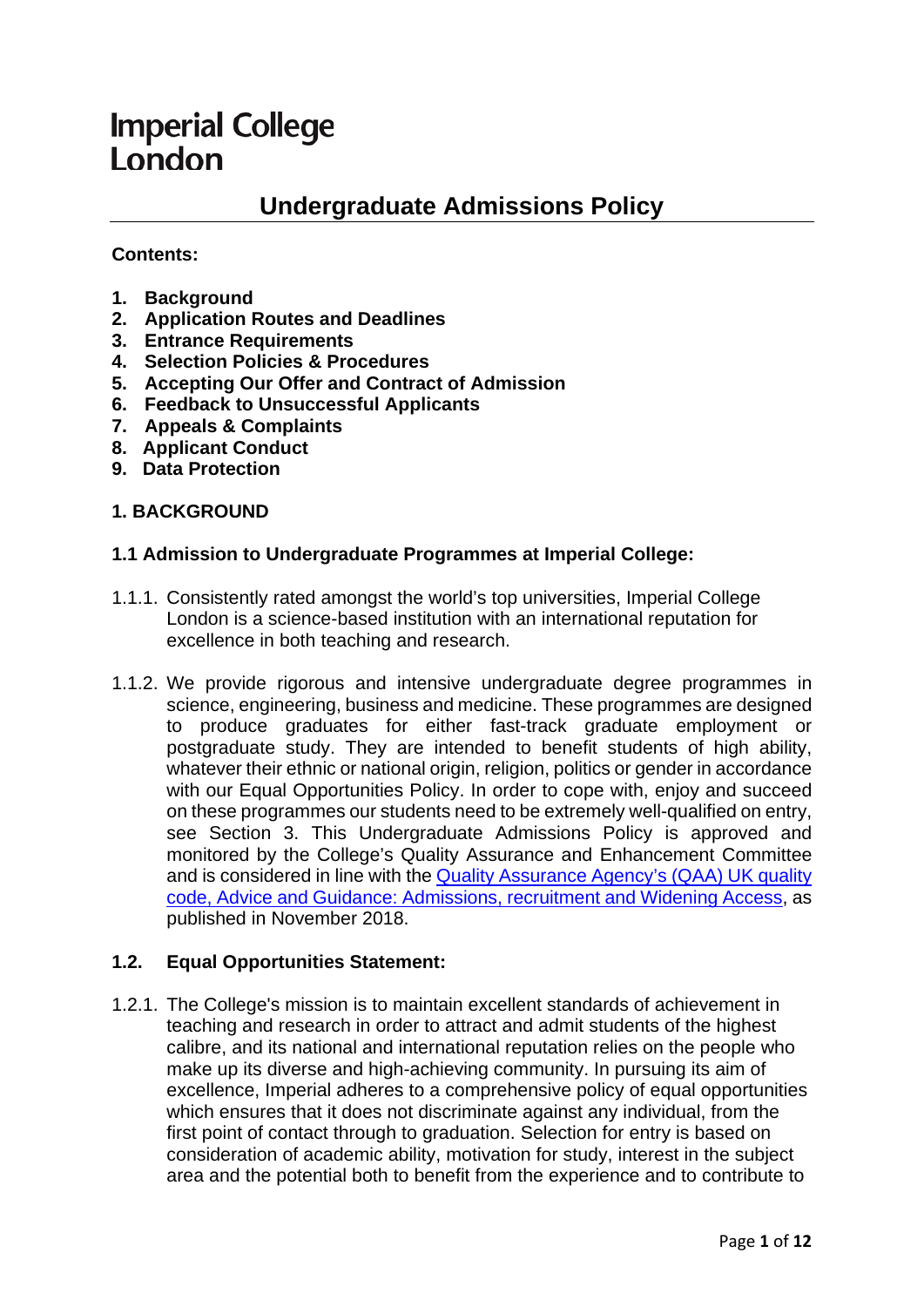College life while on a programme. All applications are considered and evaluated on the basis of individual potential.

# **1.3. Widening Participation and Contextual Admissions**

The College may consider contextual information provided as part of a UCAS application in order to identify or classify applicants who meet particular measures of disadvantage. It is at the College's discretion to determine any such measures that it may utilise for these purposes. All such measures are subject to review and change. The College will use contextual admissions data in order to support its aims in widening participation and access in order to support such individuals in benefiting from an Imperial education. These aims are outlined in the College's access and participation plan with the **Office** [for Students.](https://www.officeforstudents.org.uk/advice-and-guidance/promoting-equal-opportunities/access-and-participation-plans/) The College reserves the right to define and apply reasonable adjustments within the admission process for applicants that it identifies as disadvantaged or underrepresented in order to support its objectives in enhancing equality of access and participation. The College will publish and make clear the contextual information it may utilise and any reasonable adjustments it may make. The College also reserves the right to request any applicant to evidence any declarations made within an application where these factors are considered within the contextual admissions measures or schemes.

# **2. APPLICATION ROUTES AND DEADLINES**

#### **2.1. How to apply:**

2.1.1. All applications for admission to an undergraduate programme leading to the award of a degree by the College must be submitted to UCAS: [www.ucas.com](http://www.ucas.com/)

# **2.2. When to apply:**

2.2.1. All our undergraduate programmes start in the Autumn of each year: typically late September or early October. The deadlines for receipt of complete applications (including an acceptable UCAS reference) for entry in the next academic year (or deferred entry within the same UCAS cycle) are as follows:

#### 2.2.2.**15 October 18.00:**

- Applicants applying for Medicine amongst their UCAS application choices.
- Applicants applying to Cambridge or Oxford amongst their UCAS application choices.

#### 2.2.3 **The last Wednesday in January 18.00:**

• All other applicants and UCAS choices excluding those outlined in 2.2.2. If you have applied for Medicine or to Cambridge or Oxford and have additional application choices left in UCAS, you may add these after the 15<sup>th</sup> October and prior to the January deadline (these choices will be treated as on-time applications).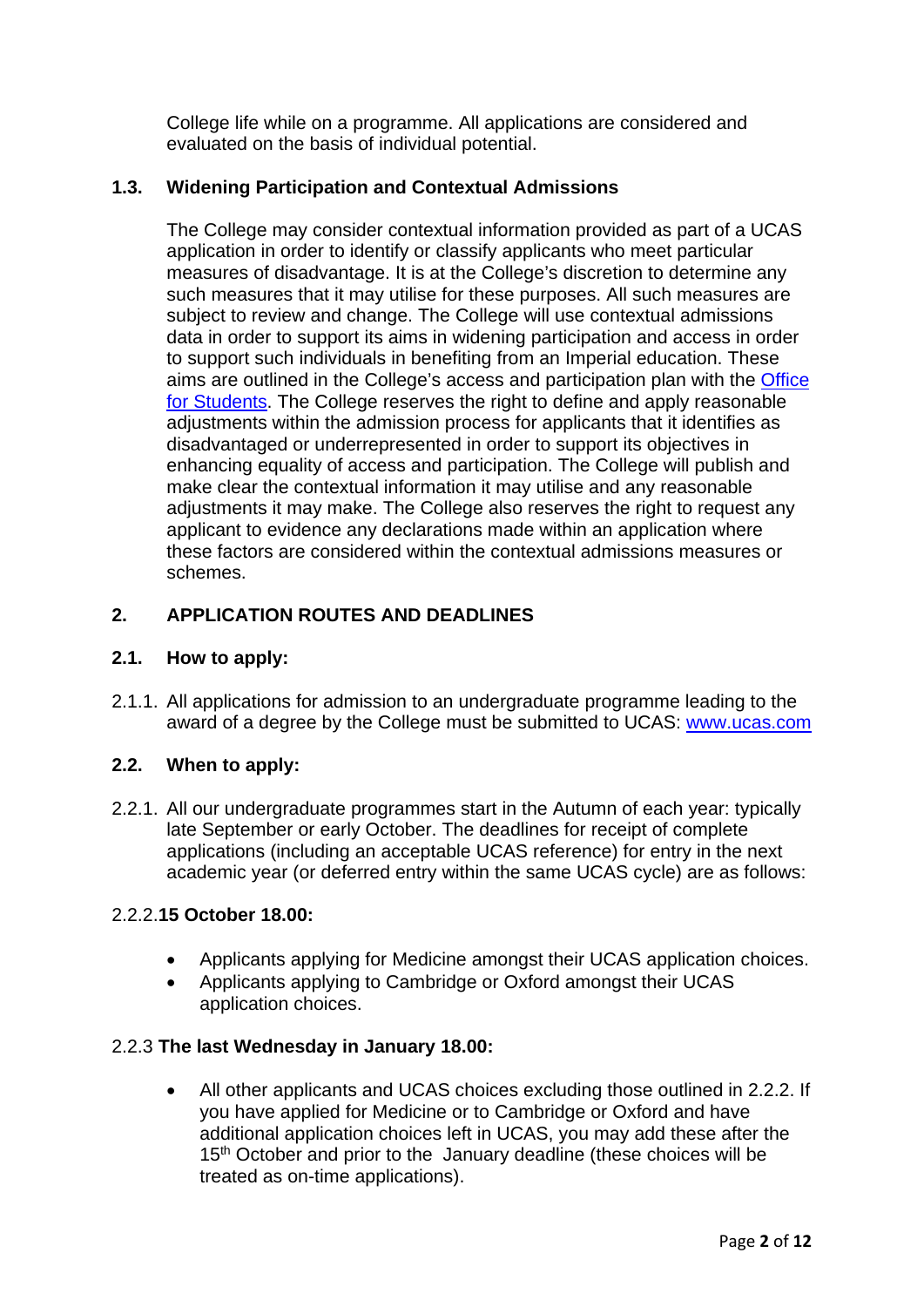2.2.4. Applicants are required to meet the deadlines outlined in 2.2.2/3 when applying to Imperial. However, UCAS accepts that some applicants, especially those from outside the UK, may find this difficult and UCAS will accept applications up to 30 June within the UCAS cycle. Applications submitted after the January deadline will be marked by UCAS as 'late' applications. It is at the discretion of Imperial College London to consider late applications and this is subject to places being available. The College is not obligated to consider late application(s) regardless of whether a fee is paid to UCAS or an application choice within UCAS is used, and the College reserves the right to process an unsuccessful outcome on an application due to it be submitted after the relevant deadlines outlined in 2.2.2/3.

#### **Note:**

- 2.2.5. Applicants for programmes requiring the Biomedical Admissions Test (BMAT) as part of the assessment for entry must register for this test in the Autumn prior to the expected year of entry. From 2017, Cambridge Assessment Admissions Testing (CAAT) will offer two BMAT sittings. Registration, examination and result dates should be checked with CAATs at: [http://www.admissionstestingservice.org](http://www.admissionstestingservice.org/)
- 2.2.6. Applicants to the Department of Mathematics (excluding those who wish to study Mathematics and Computer Science) who apply prior to the 15 October are required to sit the Mathematics Admissions Test (MAT)**.** Registration, examination and result dates should be checked with CAATs at: [http://www.admissionstestingservice.org.](http://www.admissionstestingservice.org/)

Offers made to applicants who did not sit the MAT and/or who applied after the 15<sup>th</sup> October may include additional STEP requirement(s). In addition, some MAT candidates who have a borderline mark may also receive offers that include STEP requirement(s).

2.2.7. Departments in the College may also administer their own tests as part of their selection process. Where required, this will form part of the published admissions and selection programme details at [www.imperial.ac.uk](http://www.imperial.ac.uk/) and [www.ucas.com](http://www.ucas.com/)

#### **2.3. Pre-university experience:**

- 2.3.1. The College's departments may consider applications from candidates who wish to defer their entry until the following year. This gives the opportunity to spend a year after leaving school gaining valuable experience in industry or perhaps engaging in some form of social work at home or overseas. Admissions tutors are pleased to advise applicants of their options when considering deferring their entry to College.
- 2.3.2 Where applications are considered for deferred entry, the relevant years of entry will be made available to applicants via the UCAS course search. Alternatively, applicants may apply for entry in the next academic year and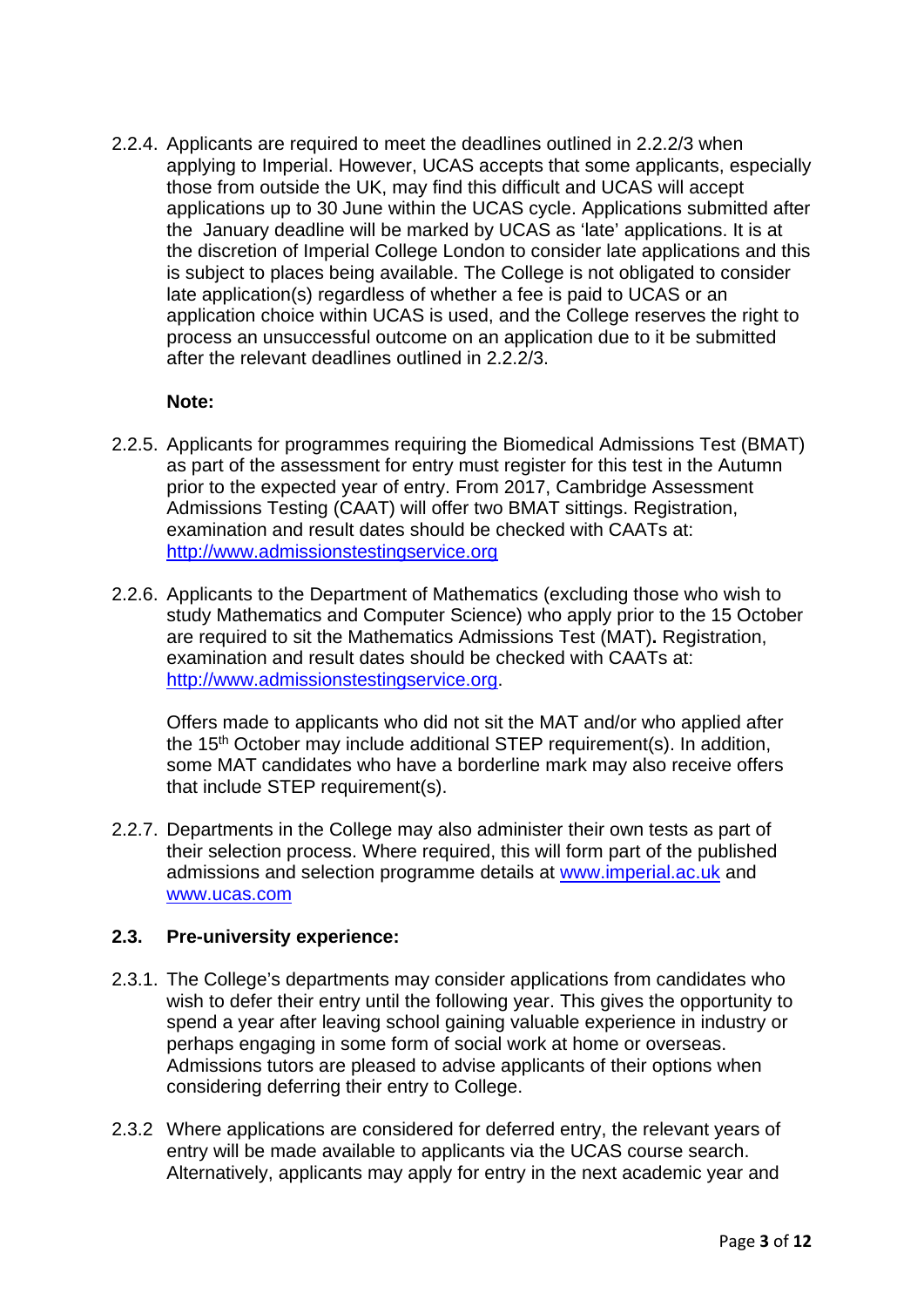subsequently request a deferment of their place. Any such requests will be considered and processed in accordance with the [Deferment Policy:](https://www.imperial.ac.uk/media/imperial-college/administration-and-support-services/registry/academic-governance/public/academic-policy/admissions/22-entry/Deferment-Policy-Undergradaute-2022.pdf)  [Undergraduate](https://www.imperial.ac.uk/media/imperial-college/administration-and-support-services/registry/academic-governance/public/academic-policy/admissions/22-entry/Deferment-Policy-Undergradaute-2022.pdf) if submitted by the deadline of 19<sup>th</sup> July.

2.3.3. Please note that only one deferment of your application will usually be permitted. Therefore, if at the outset you apply for the next available intake you may be granted a deferment to the following academic year. If at the outset you apply for deferred entry you may be granted one deferment to enable you to enter in the academic year following the academic year for which you initially applied (i.e. two years from the year in which you made your UCAS application).

# **2.4. Direct Entry to the second year:**

- 2.4.1. It is at the discretion of admitting departments as to whether or not they will consider applicants for direct entry to the second year, though generally this will only be considered in exceptional circumstances. Applicants should be aware that the default position is that our courses are only advertised on UCAS as available for year 1 entry. Where a department may exceptionally consider an applicant for entry into this second year, this will be subject to;
	- Spaces being available within that cohort year.
	- Applicants fulfilling the standard year one entry requirements from their high school qualifications.
	- Successful completion of the first year of a comparable degree level programme at another higher education institution approved by the College with a high level of achievement.
	- Sufficient comparability between the year one syllabi and learning outcomes of the current degree programme and Imperial's year one degree programme (as assessed by the admitting department).
	- Approval of a special case for entry to year two of a degree programme by nominated College authorities.
- 2.4.2. Applicants wishing to apply for direct admission to the second year should contact the relevant department directly, giving full details of their current programme and their academic background before making an application.
- 2.4.3. Applicants applying for direct admission to the second year must indicate a point of entry two on their UCAS application form. If departments are unable to offer direct entry to the second year, they may at their discretion make an amended point of entry offer for year one entry.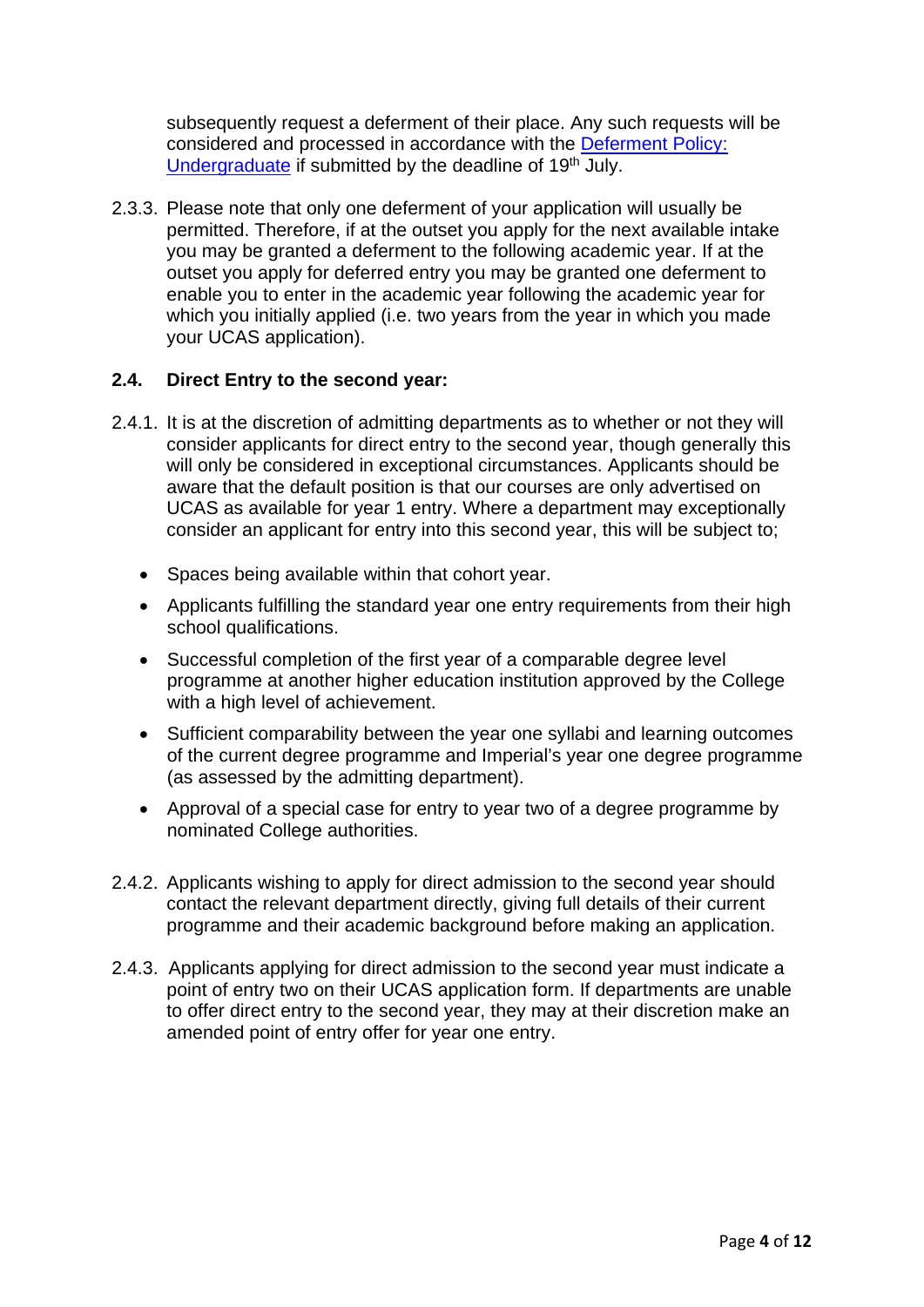# **3. ENTRANCE REQUIREMENTS**

# **3.1. Age:**

- 3.1.1. Students entering the School of Medicine must have reached the age of 18 by their programme start date. This is due to the pattern of delivery of the programme which requires compliance with NHS patient contact regulations from the start of the first term.
- 3.1.2. Applicants who require a student visa to study at the College or who may potentially be required to transfer to a student visa during a programme of study (if enrolling under another controlled immigration tier or visa type) must be aged over 16 years with respect to the programme start date (excluding those applying for programmes in the School of Medicine who must be aged 18 at the point of entry as stipulated in 3.1.1). This is due to the regulations of the College's sponsor licence.
- 3.1.3. For all other programmes/applicants as not covered by the exclusions outlined in 3.1.1 and 3.1.2, there is no minimum age for entry to the College, however applicants must be aged 13 years to provide their data to UCAS and offers for undergraduate programmes are normally made on the basis of national higher secondary education qualifications which will usually be obtained by the end of year 12/13 of schooling (age 17/18). There is no upper age limit.

#### **3.2. Academic Requirements:**

3.2.1. We welcome applications from everyone who either already possesses the required qualifications or expects to obtain these before the degree programme commences. Applicants will be required to satisfy all academic requirements before they can enrol on their chosen degree programme. Applicants should consult the individual programme web pages on [www.imperial.ac.uk](http://www.imperial.ac.uk/) and [www.ucas.com](http://www.ucas.com/) where we publish the minimum entry requirements and typical offer ranges. Exceeding the programme academic entry requirements does not make an individual applicant more qualified. It is the responsibility of an applicant to demonstrate that they are eligible (or potentially eligible) for entry and so must ensure that they provide details of all relevant qualifications (whether complete or not) and to ensure that their nominated referee provides predicted grades for any qualifications pending completion when submitting their application. The College reserves the right to process an application and outcome where this information is missing. It is at the discretion of the College to take additional steps to request this information where it is missing, but the College is not obligated to do so.

#### **A-levels:**

3.2.2. The majority of our entrants will hold A\* or A grades in all their subjects at A level. Programmes require excellent passes in a minimum of three A levels, two of which will usually be required in the following subjects: Mathematics, Further Mathematics, Physics, Chemistry or Biology. Programme specific entry requirement details are provided in the College's undergraduate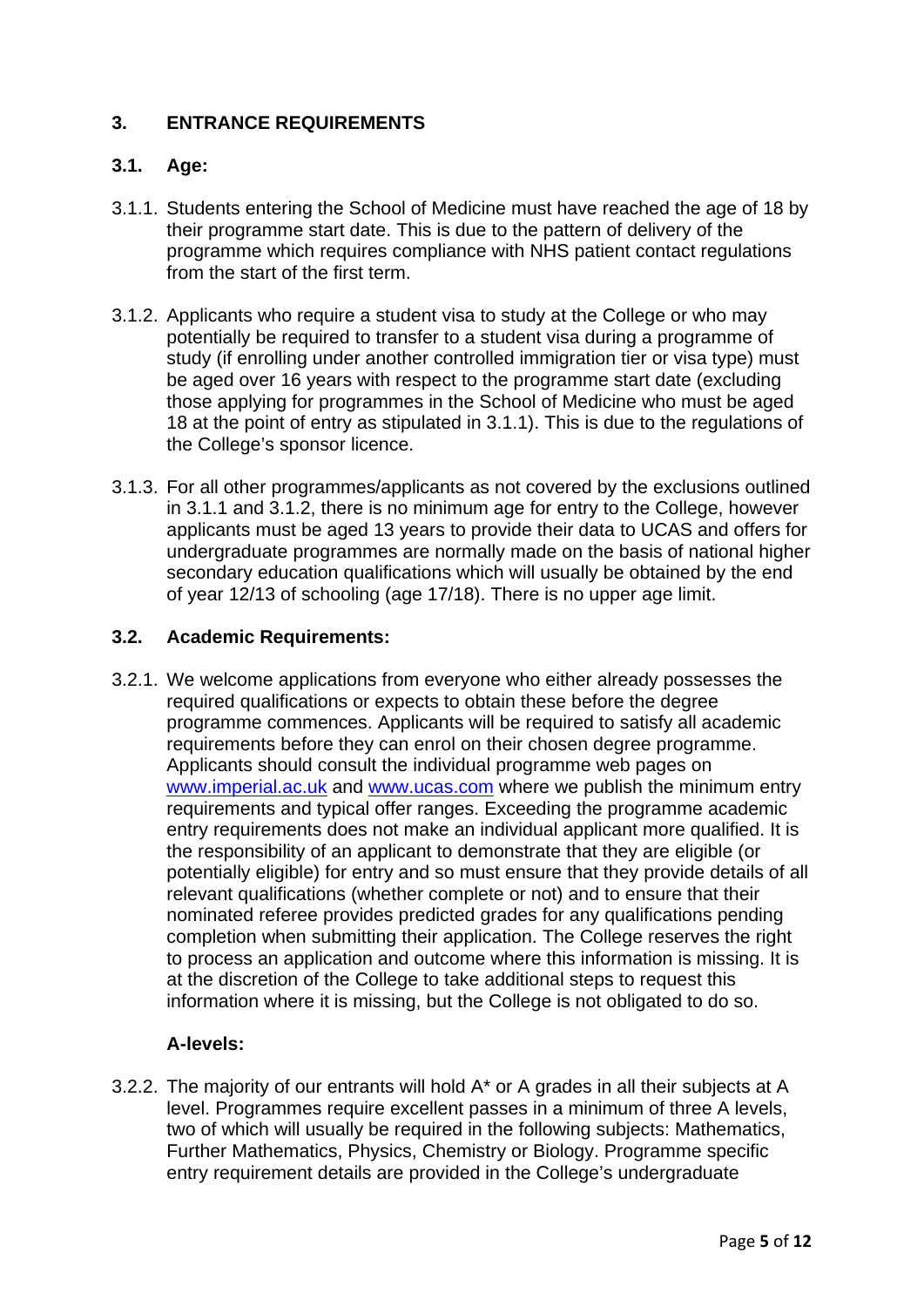prospectus and within the UCAS entry profiles. Applicants for medical programmes are required to achieve the three required A levels in one sitting. Applicants may also not present two A levels in the same subject awarded by two different examination boards that have been sat in the same sitting. In the case that an applicant does so, the College will require any requisite grades to have been achieved in both exam boards, otherwise the College reserves the right to treat the requirement as not met.

# **Cambridge Pre-U Diploma, European and International Baccalaureates:**

3.2.3. The College regards the Cambridge Pre-U diploma, European and International Baccalaureate Diplomas as acceptable qualifications for admission to its undergraduate programmes. Programme specific entry requirements are provided in the College's undergraduate prospectus and within the UCAS entry profiles

#### **Advanced Placements**

3.2.4. The College will consider a minimum of three to four Advanced Placements at grade 5 in required subjects for entry. However, where this is the case it is expected that these will be presented alongside other qualifications or high school diplomas. These other qualifications may or may not themselves also be recognised towards the College's entry requirements. In the event that they are recognised towards the entry requirements applicants will be required to meet the entry requirement in both the Advanced Placement and the additional qualifications. In the event that the additional qualifications are not recognised towards the entry requirements, the departments will still consider the academic performance in these as materially important and may still set conditions against them where an offer is made. In the event that Advanced Placements are presented in the absence of additional qualifications, a minimum of six to eight Advanced Placements would be expected.

#### **Other qualifications:**

3.2.5. Information about the acceptability of a wide range of alternative qualifications can be found on the College's website, search: [http://www.imperial.ac.uk/study/ug/apply/requirements/ugacademic/.](http://www.imperial.ac.uk/study/ug/apply/requirements/ugacademic/) Applicants who are in any doubt about the acceptability of their qualifications for a particular programme should write to the appropriate admissions team giving details of their qualification, the subjects studied (and at what level where applicable) and grades if already achieved.

#### **3.3. English language qualifications:**

3.3.1. All College programmes are taught in English. To obtain the maximum benefit from your studies at Imperial **all** students must fulfil the College minimum English general entry requirement (referred to in the published English requirements as the Standard Level) from a College approved test. Some Departments may operate a departmental English entry requirement above the College minimum (referred to in the published English requirements as the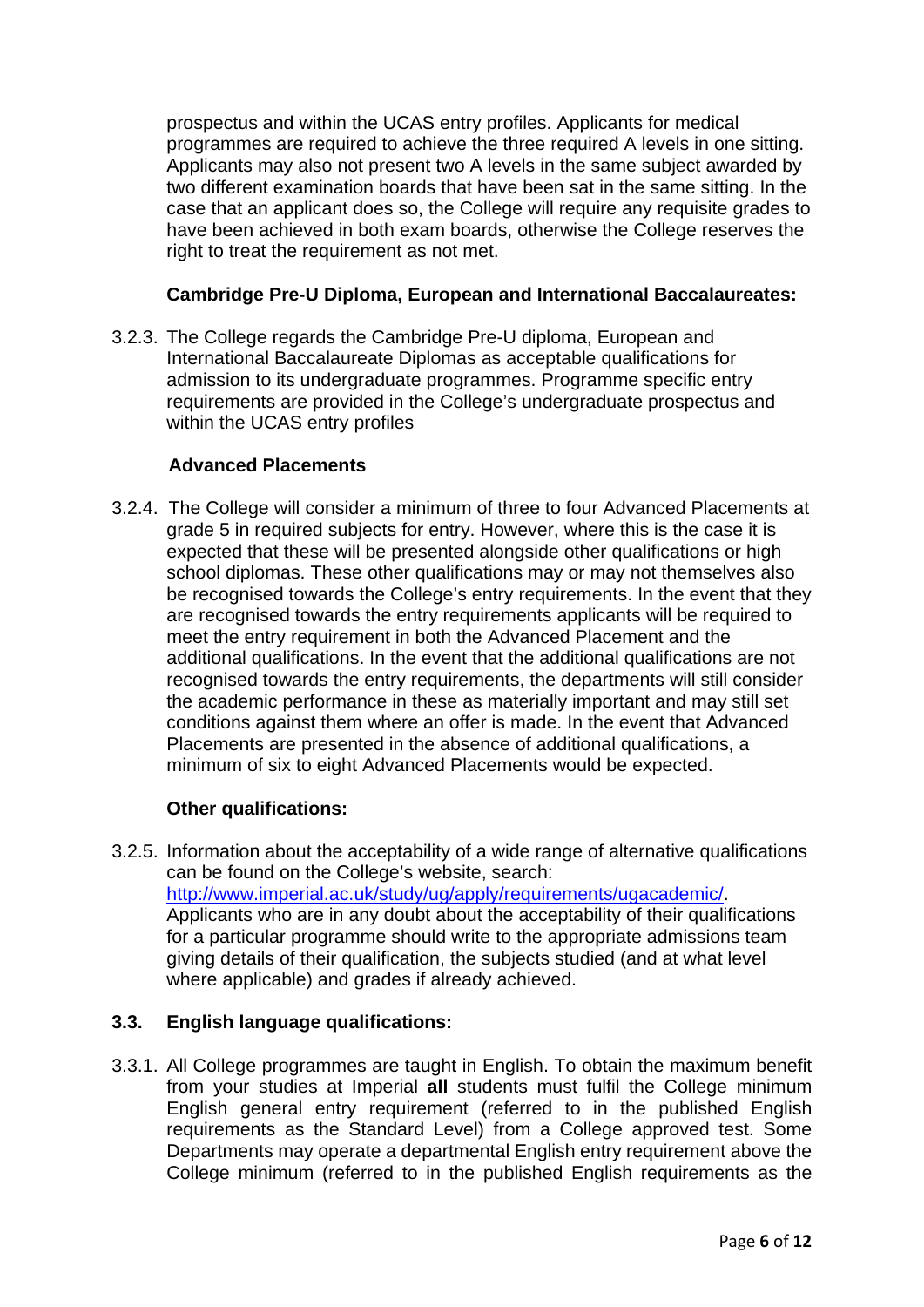Higher Level). Applicants should view the relevant programme pages for specific information regarding the required English level. Full details of our English language requirements can be found here: <http://www.imperial.ac.uk/study/ug/apply/requirements/english/>

3.3.2. Overseas applicants who meet the English requirement, but who would like to improve their confidence in English are recommended to undertake the College's 3-week pre-sessional English programme prior to commencing their full-degree programme. The College's pre-sessional English programmes are not typically an available route to fulfilling the English entry requirement. Once enrolled at Imperial, students may wish to attend in-house language classes which are available free of charge to all non-native English speaking students.

# **4. SELECTION POLICIES & PROCEDURES**

# **4.1. Timetabling of selection:**

4.1.1. The selection of undergraduate applications normally begins in October and continues until March when the final decisions are returned to UCAS. All applications submitted by the  $15<sup>th</sup>$  of October or January deadlines are given equal consideration and will have an outcome confirmed by the 31<sup>st</sup> March (in exceptional circumstances, some decisions may be released after this date but no later than May).

# **4.2. Selection criteria:**

- 4.2.1. Detailed information on the methods adopted by individual departments in their selection of undergraduate students is given in the departmental websites, programme webpages and printed prospectus. There are, however, certain general points which are equally applicable to all departments:
	- **(i) The reference**: Considerable importance is attached to the report of the academic referee. This can play a major part in deciding whether an applicant is called for interview (where applicable) and in determining whether and at what level a conditional offer is made. Predictions of likely performance in examinations are also considered, as are indications of the strength of an applicant's motivation to study the chosen subject at Imperial College London. Departments reserve the right to process an unsuccessful outcome on an application when an acceptable reference is not received as part of the UCAS application submission by the relevant deadline.
	- **(ii) The personal statement:** The College considers the personal statement to provide valuable background information which assists in the selection process. Many selectors wish to choose applicants who, as well as being intellectually able to cope with the programme of study, will contribute to a cohort intake with a wide cross-section of interests in each year. Please note that the personal statement should accurately reflect the applicant's interests which may also be discussed at interview (where applicable).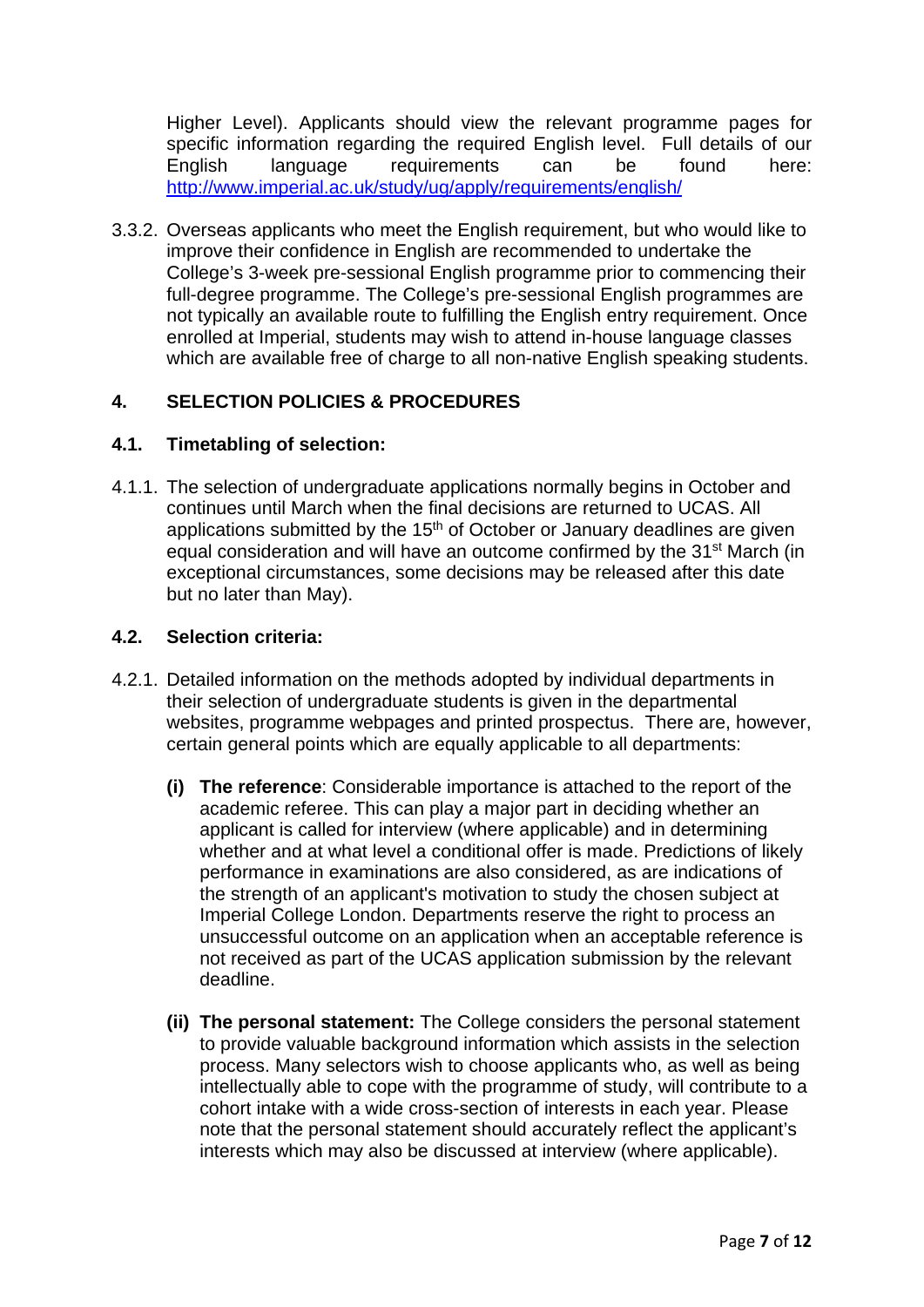The personal statement is analysed by UCAS to ensure that it is the applicant's own work. Further information can be found at the UCAS website under 'Similarity Detection Service (SDS)'. It is the College's policy that applications with an SDS score of 80 per cent or greater will be rejected. It is for this reason that the personal statement must be submitted via UCAS as part of the application. Applicants can submit one personal statement when applying and will not be permitted to submit additional personal statements directly to the College outside of UCAS. In the event that an applicant is applying for two different subject areas, it is the responsibility of the applicant to ensure that they demonstrate genuine motivation and interest in both subject areas within the same statement.

- **(iii) Entrance tests:** the following programmes use externally administered admissions tests as part of their selection process:
	- Undergraduate Medicine (MBBS/BSc) [Biomedical Admissions Test Cambridge Assessment Admissions Testing]
	- All BSc and MSci Department of Mathematics programmes [Mathematics Admissions Test – Cambridge Assessment Admissions Testing]

*For further details see section 2.2* 

- **(iv) Interviews:** Many of our programmes require applicants to be interviewed as part of the selection process. You can find more information about a Department's interview process, including its policy on interviewing applicants based overseas on the individual department websites. Departments reserve the right to interview individual applicants where they deem it appropriate to do so and where this does not form part of their standard selection process for all applicants.
- **(V) Application/Choice change requests:** It may be possible to change your programme/application choice after submitting your UCAS application under the following circumstances:
	- You can amend your UCAS application choice in your UCAS track without the consent of the College within 14 days of submitting that application. This is referred to as a 'substitution'.
	- After 14 days of submitting your UCAS application choice, you may request a programme change by writing to the relevant admissions team notifying them of the relevant changes to be made. This will only be approved if you have not received an outcome on the initial UCAS application choice.
	- You may not request an amendment to your UCAS application choice after an unsuccessful outcome has been processed on that choice. You may also not request reconsideration of the same choice within the same UCAS cycle following an unsuccessful outcome being processed (except where a legitimate error in the processing of that outcome is identified).
	- Requests to change your UCAS application choice following the release of an offer on your initial choice is subject to the consideration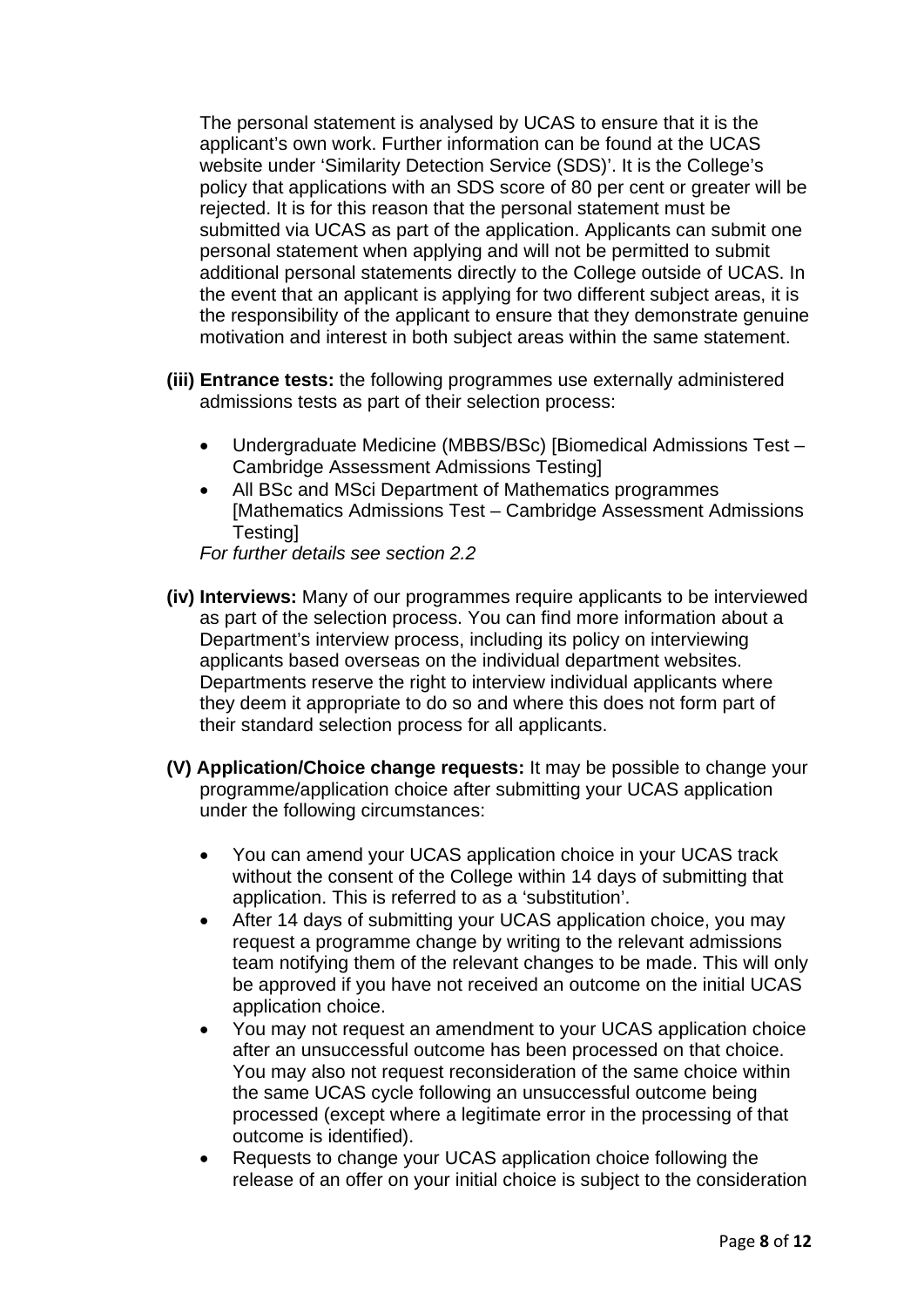and approval of all relevant Departments affected by the change, but any such requests should be submitted no later than the 19<sup>th</sup> July. Any requests to amend your application choice after this date will only be considered in exceptional circumstances. However, it may be possible to amend your programme within the same department up to the end of year 1 of your studies.

(VI) **Mitigating Circumstances**: The College understands that circumstances can arise that may have a detrimental impact on examination performance. However, the College can only consider this information and mitigating circumstances if these are submitted to us by the 19<sup>th</sup> July preceding the next point of entry.

# **4.3. Applicants with disabilities:**

- 4.3.1. The College's policy is to consider all applications solely on academic grounds. However, any reasonable adjustments that may be necessary will be put in place to enable all students to compete on an equal basis. It is important therefore that the College is informed of any disability well in advance so that early discussion can take place to determine the reasonable adjustments that it may be possible to put in place. Every effort is made to ensure that our programmes are accessible, but occasionally, due to the nature of the programme competency standards, it may not be possible to make the necessary adjustments to enable an individual candidate to study a particular programmes. We therefore encourage those with disabilities to contact us as early as possible preferably before making an application, indicating the programme or programmes they are interested in together with the nature of the disability so that a meeting can be arranged to discuss any adjustments that may need to be made. The Disability Advisory Service (DAS) works closely with the Registry, the Student Accommodation Centre and academic departments to provide a variety of support initiatives that enable students to access their studies successfully. The Disability Advisers are available to discuss on a confidential basis any issues of concern that people with disabilities may have and can advise on necessary documentary evidence that may be required.
- 4.3.2. More information can be found here: <http://www.imperial.ac.uk/disability-advisory-service/>

# **4.4. Criminal Convictions**

4.4.1. Applicants for all programmes other than medical programmes are not required to declare whether they hold any spent or unspent criminal convictions when applying via [www.ucas.com.](http://www.ucas.com/) All initial decisions on an application are therefore based on the entry and selection requirements of the programme. Applicants who may potentially be admitted to the College may be required to declare whether they have any relevant unspent criminal convictions. While the College does not wish to penalise individuals with a criminal conviction the College does have a duty of care to its community and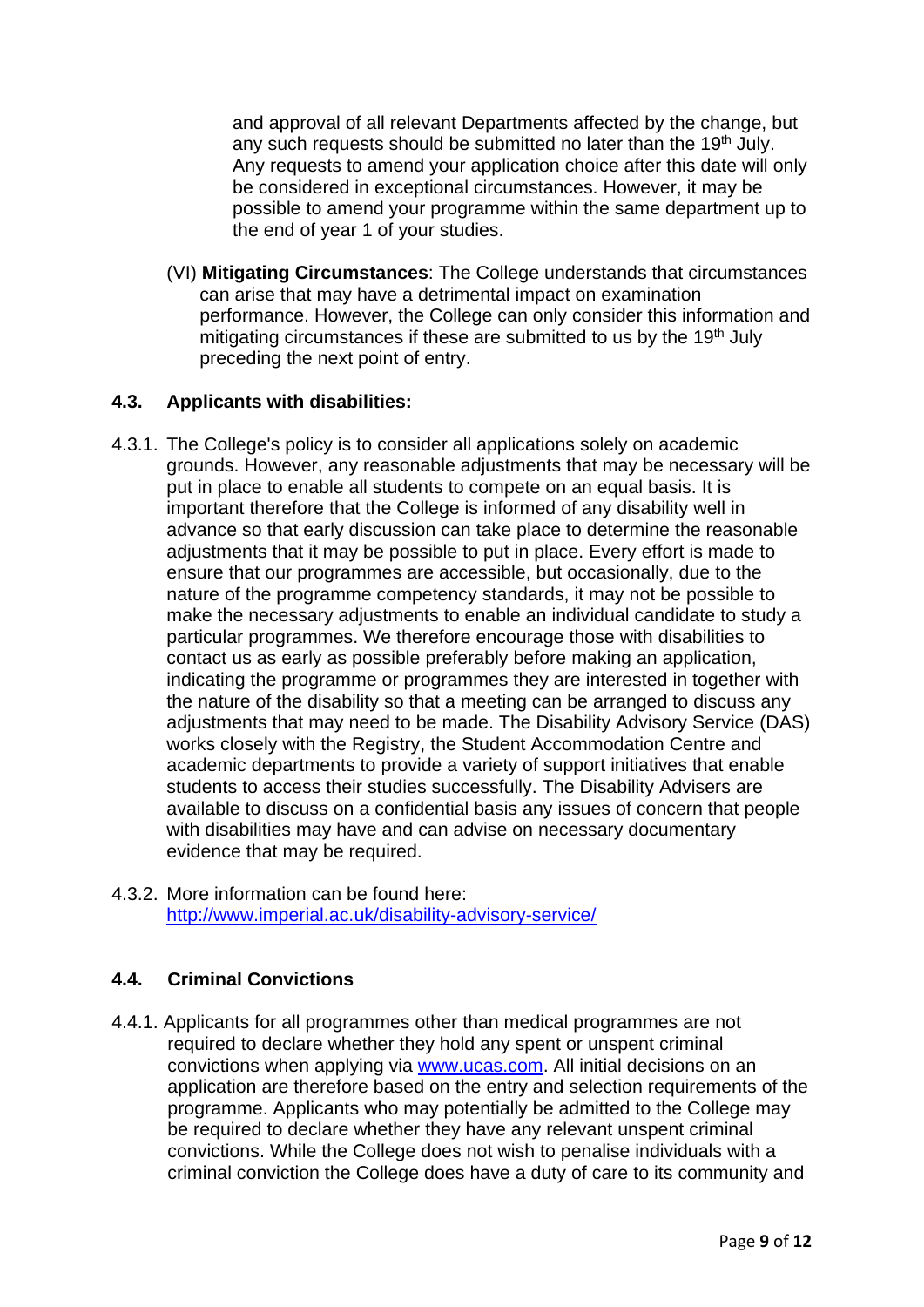there may be occasions when an academically suitable applicant may be denied enrolment at the College or have an offer of admission withdrawn. Any such cases will be reviewed by a panel of staff as set out in the Policy for Admission of Ex-Offenders.

4.4.2. Applicants for medical programmes are required to declare whether they hold any spent or unspent criminal convictions when applying via [www.ucas.com.](http://www.ucas.com/) Admission to and continuation on the MBBS/BSc and MBBS programme(s) at Imperial College London is subject to the Rehabilitation of Offenders Act (1974) Section 4(2) (Exemption) Order 1975 and DHSS Circular HC(88)9 guidelines regarding child protection and police checks. As a condition of acceptance/continuation, all applicants and continuing students are required to have completed and cleared an enhanced criminal record disclosure by a given deadline. Further information about these processes can found here: [https://www.imperial.ac.uk/media/imperial-college/study/public/Disclosure](https://www.imperial.ac.uk/media/imperial-college/study/public/Disclosure-and-Barring-Service-Certification-Policy.pdf)[and-Barring-Service-Certification-Policy.pdf](https://www.imperial.ac.uk/media/imperial-college/study/public/Disclosure-and-Barring-Service-Certification-Policy.pdf)

# **5. ACCEPTING OUR OFFER & CONTRACT OF ADMISSION**

- 5.1. All offers for a place on an undergraduate degree programme are transmitted via UCAS. Any offer of a place made by the College is made on the basis of the applicant's:
	- Acceptance of the College's rules and regulations as published and amended from time to time.
	- Acceptance of the following statement: *The College prospectus and website describes the programmes offered by the College. Further documents describe the educational services offered by the College, the regulations governing the conduct of students and details of registration and assessment. Further details can be found at [http://www.imperial.ac.uk/students/terms-and-conditions/.](http://www.imperial.ac.uk/students/terms-and-conditions/) The College takes all reasonable steps to provide the educational services described in the prospectus and in the documents listed, but it does not guarantee the provision of such services. Should industrial action or circumstances beyond the control of the College interfere with its ability to provide educational services, the College undertakes to use all reasonable steps to minimise any resultant disruption.*
	- Payment of the fees required for the programme and any other fees for services offered by the College and accepted, such as accommodation.
	- Ensuring that statements made in applying for entry are accurate, as the discovery of false statements or omissions may lead to the offer being withdrawn (or in the case of students registered, to their registration being terminated).

#### **6. FEEDBACK TO UNSUCCESSFUL APPLICANTS**

6.1. The College receives a large number of applications for every place and as entry is very competitive, it is unable to make offers to all applicants. Imperial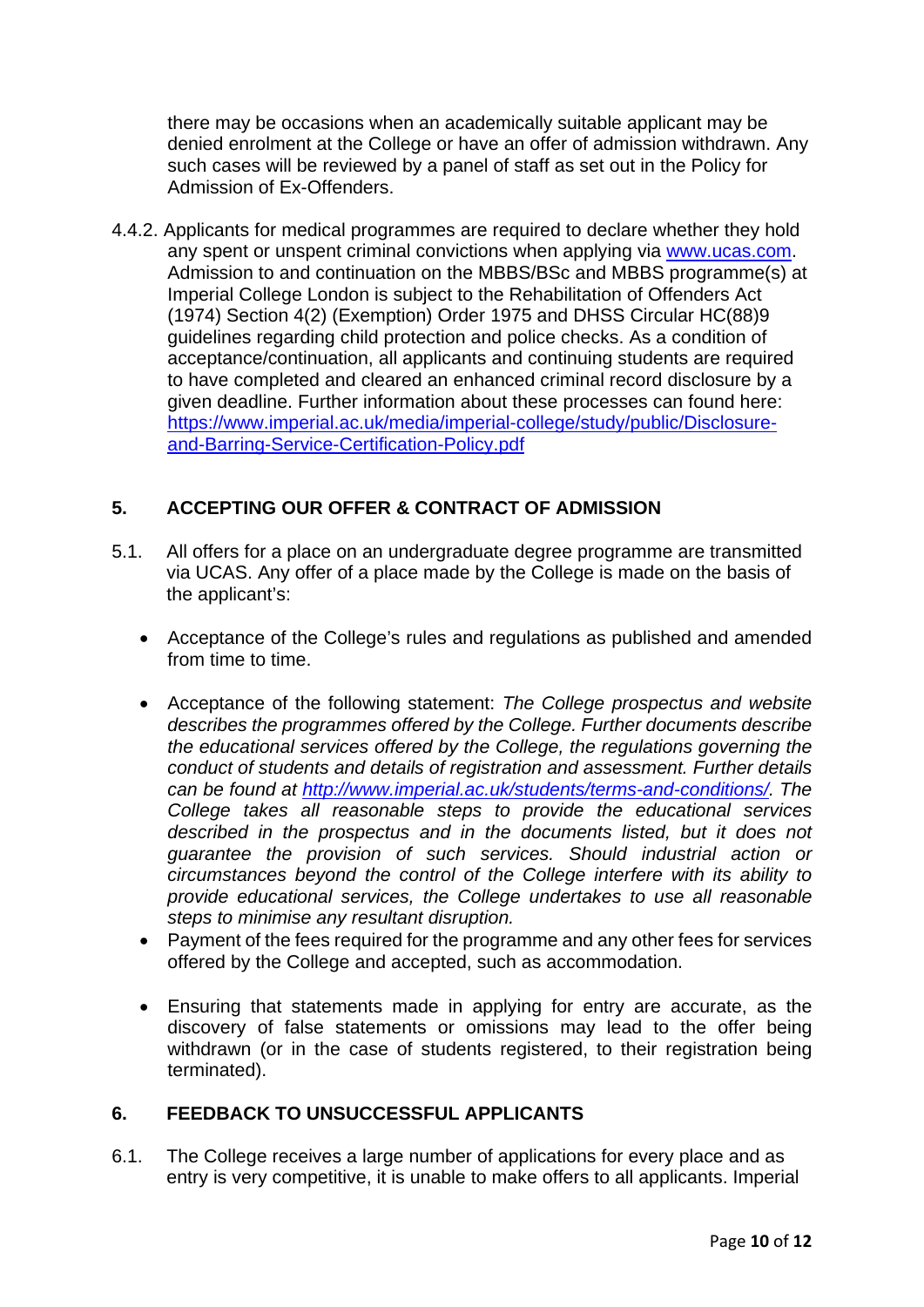College acknowledges that it is important that unsuccessful applicants are informed as early as possible so that they can consider other options. We will provide a reason outlined within our communication when notifying an applicant that their application has been unsuccessful, which will constitute our feedback. An applicant may request additional feedback, but they should be aware that additional feedback is not guaranteed and that the College may not always be able to provide a level of specificity desired by an individual applicant.

#### **6.2. When to request feedback:**

6.2.1. Feedback can only be requested during the UCAS application cycle in which the application was made.

#### **6.3. How to request feedback:**

6.3.1. Applicants should request feedback by emailing the appropriate admissions team quoting their full name, UCAS ID number and the programme applied for. Please note the College cannot provide feedback to third parties such as parents, guardians or teachers without the express written permission of the applicant. Requests for admissions test scores will only be provided after all decisions within a UCAS cycle are released.

#### **6.4. How you will receive feedback:**

6.4.1. Feedback will usually be issued via email normally within 15 working days of a request being made. However, departments reserve the right not to provide feedback to individual applicants until after all decisions are released within the given UCAS application cycle (i.e. feedback may be provided from April onwards for the next year of entry).

# **7. APPEALS AND COMPLAINTS**

7.1. Please note that you may not appeal against the academic or professional judgement of those making a decision, but you may appeal the decision if you believe an administrative error has occurred in the processing of your application. For further information see: [https://www.imperial.ac.uk/media/imperial-college/administration-and-support](https://www.imperial.ac.uk/media/imperial-college/administration-and-support-services/registry/academic-governance/public/academic-policy/complaints-from-applicants/Procedure-for-dealing-with-complaints-by-applicants.pdf)[services/registry/academic-governance/public/academic-policy/complaints-from](https://www.imperial.ac.uk/media/imperial-college/administration-and-support-services/registry/academic-governance/public/academic-policy/complaints-from-applicants/Procedure-for-dealing-with-complaints-by-applicants.pdf)[applicants/Procedure-for-dealing-with-complaints-by-applicants.pdf](https://www.imperial.ac.uk/media/imperial-college/administration-and-support-services/registry/academic-governance/public/academic-policy/complaints-from-applicants/Procedure-for-dealing-with-complaints-by-applicants.pdf)

# **8. APPLICANT CONDUCT**

8.1. Imperial College London is committed to ensuring that any and all interactions with our applicants are conducted in a professional, courteous and respectful manner in line with Imperial Expectations. The College will also expect applicants to conduct their interactions with the College and its community in line with these principles.